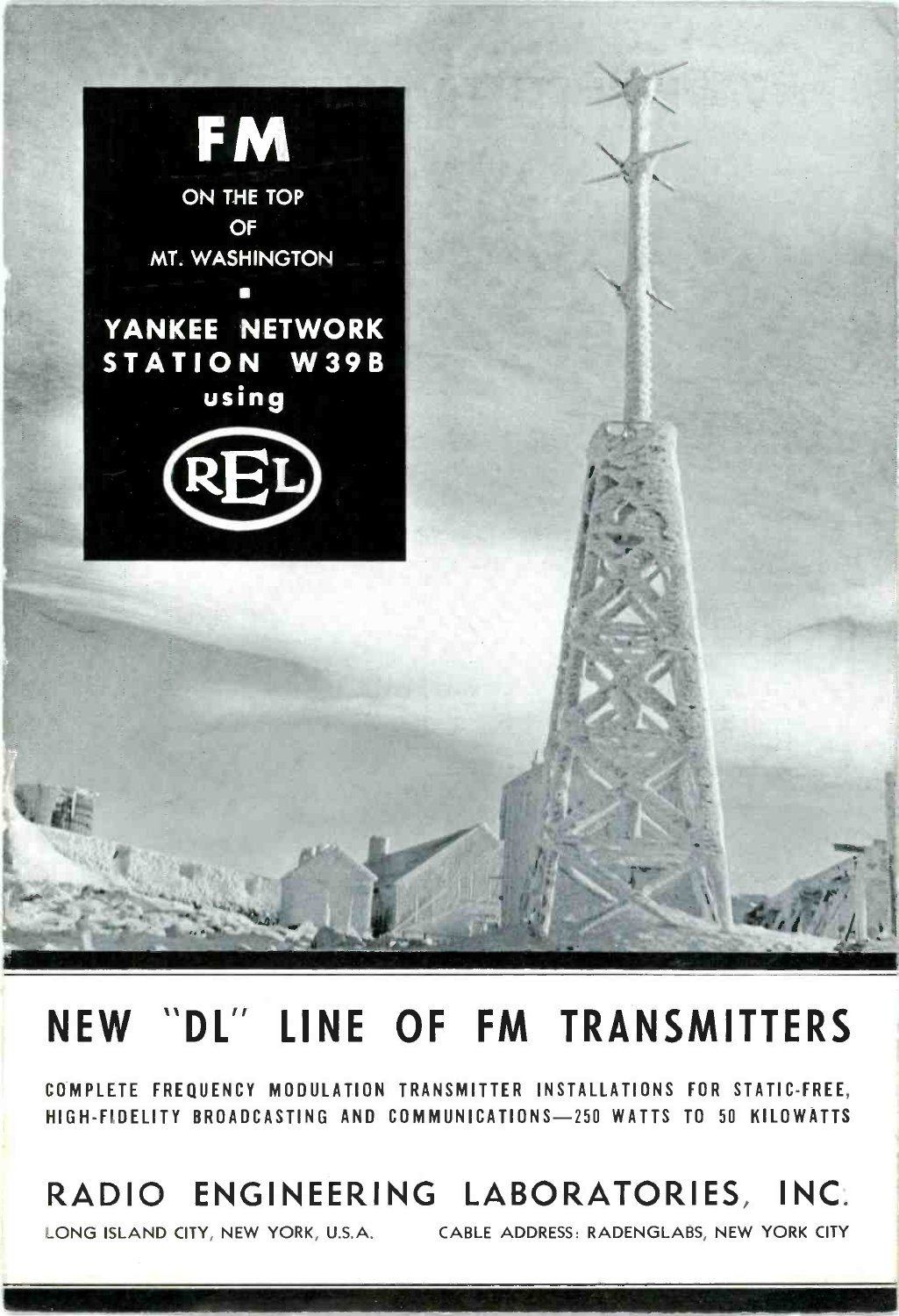# NEW REL TRANSMITTERS

## Five Transmitters, Comprising Coordinated Units and New Modulator, for 250 w, to 50 kw. Make up DL Line

BY FRANK A. GUNTHER\*

HE first commercial FM transmitter produced was manufactured by Radio Engineerduced was manufactured by Radio Engineer-<br>ing Laboratories, and was installed at station shift method of modulation. This unit, type W2XAG, Yonkers, N. Y., in 1935. It is still performing satisfactorily after six years of operation.

Since that time, REL has built and installed ten complete FM broadcasting stations, of 1 to 50 kw., all of which are in daily service. This modulator is built into the rear of the Notable among these installations is the  $50-250-w$ , and the 1-kw. basic transmitters, so Notable among these installations is the 50kw. station at Paxton, Mass.,' and the 1 -kw. transmitter atop Mt. Washington, N. H.<sup>2</sup> The for latter, incidentally, will be replaced with a 10 -kw. equipment as soon as the roads up the Mountain are open.

From the knowledge thus gained through experience, REL has now completed the development and design of an entirely new group of FM transmitters, known as the DL line, which will supersede current models.

\* Vice President in Charge of Engineering, Radio Engi-

neering Laboratories, Long Island City, N. Y.<br><sup>1</sup>Gateway to Finer Entertainment, by Paul A. de Mars, FM Magazine, Nov. 1940, and W1XOJ Exceeds Expecta-tions, by Paul A. de Mars, FM Magazine, March, 1941. <sup>2</sup> More FM Service for New England, by A. F. Sise, FM Magazine, April, 1941.

#### FIG. 2. THE TYPE 558 MODULATOR PANEL SWINGS OUT OF ITS STEEL CABINET



No. 558 Modulator  $\star$  The new designs incorporate an improved version of the Armstrong phase-shift method of modulation. This unit, type 558, is built directly into the transmitter cabinets, and is not furnished as a separate unit. However, it is arranged so as to be readily accessible for adjustment and maintenance, as will be seen from Figs. 1 and 2.

This modulator is built into the rear of the that any of these units can be used as drivers for amplifiers of higher power.

Access to the modulator unit is provided through a door at the rear of the transmitter.



FIG. 1. IMPORTANT NEW DEVELOPMENTS ARE NOW AVAILABLE IN THE PHASE -SHIFT MODULA-TOR TYPE 558, SHOWN ABOVE

When the door is opened, all tubes and tuned circuits are exposed, Fig. 1. Then, in turn, the complete modulator unit can be swung out, if it is necessary to get at the rear, Fig. 2.

The audio line from the studio enters the cabinet at the bottom portion, and the RF output passes through two concentric lines at the top right. This single, compact unit con-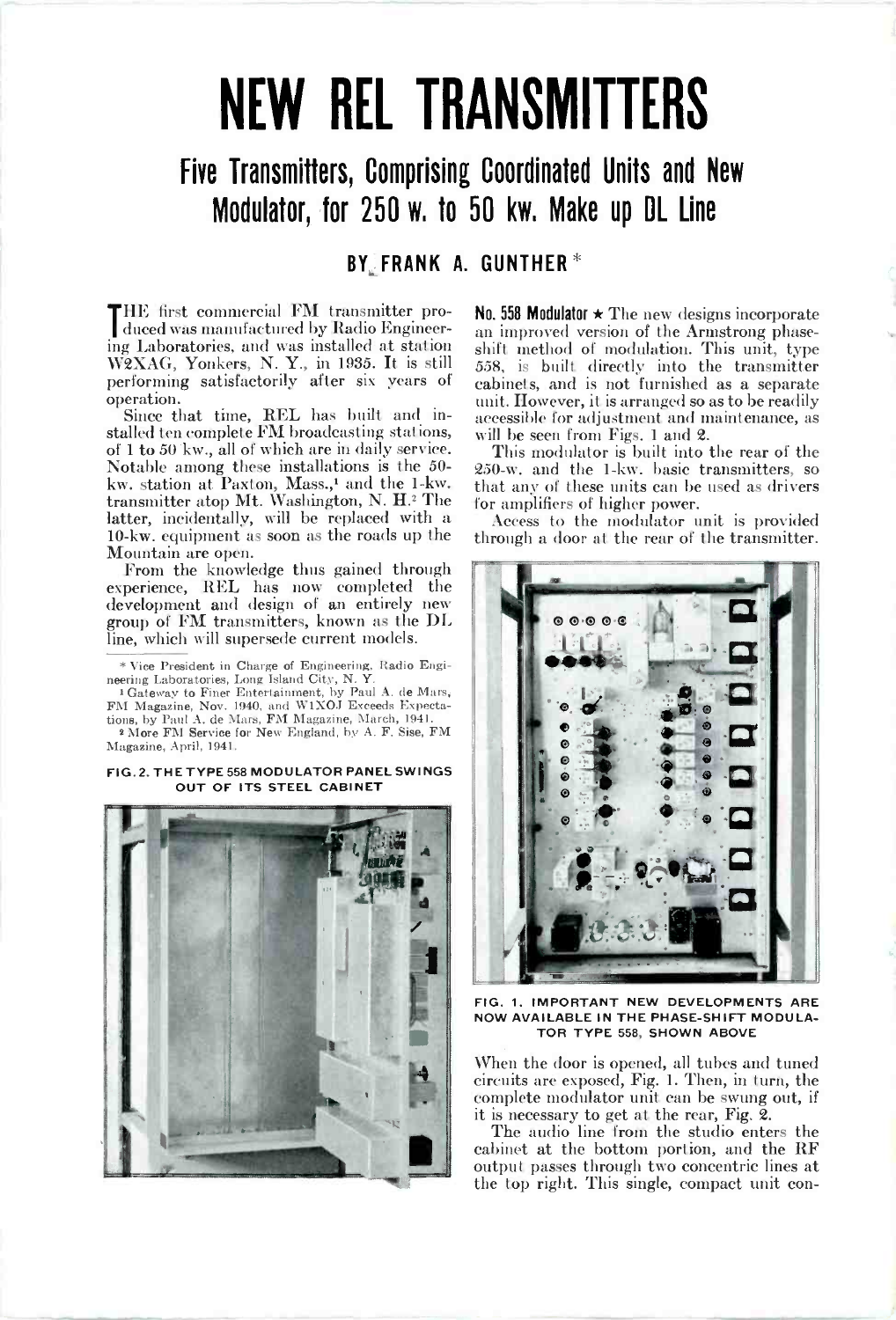### NEW REL TRANSMITTERS PAGE 3



FIG. 3. TYPE 549DL 250-W. TRANSMITTER-FIG. 4. TYPE 518DL 1 -KW. TRANSMITTER -FIG. 5. THE 549DL IS USEDASA DRIVER FOR THE3-KW. AMPLIFIER-FIG. 6. THE 518DL DRIVES THE 10 -KW. AMPLI-FIER. SEPARATE FILAMENT SUPPLY AND RECTIFIER ARE ADDED

tains the entire modulator and multiplier, which has an output of 20 watts at the operating frequency.

**Power Ratings**  $\star$  **The DL line comprises trans**mitters of the following ratings:

No. 549DL-100 to 250 watts 518DL-250 to 1,000 watts 519DL-1,000 to 3,000 watts 520DL-3,000 to 10,000 watts 521DL-12,500 to 50,000 watts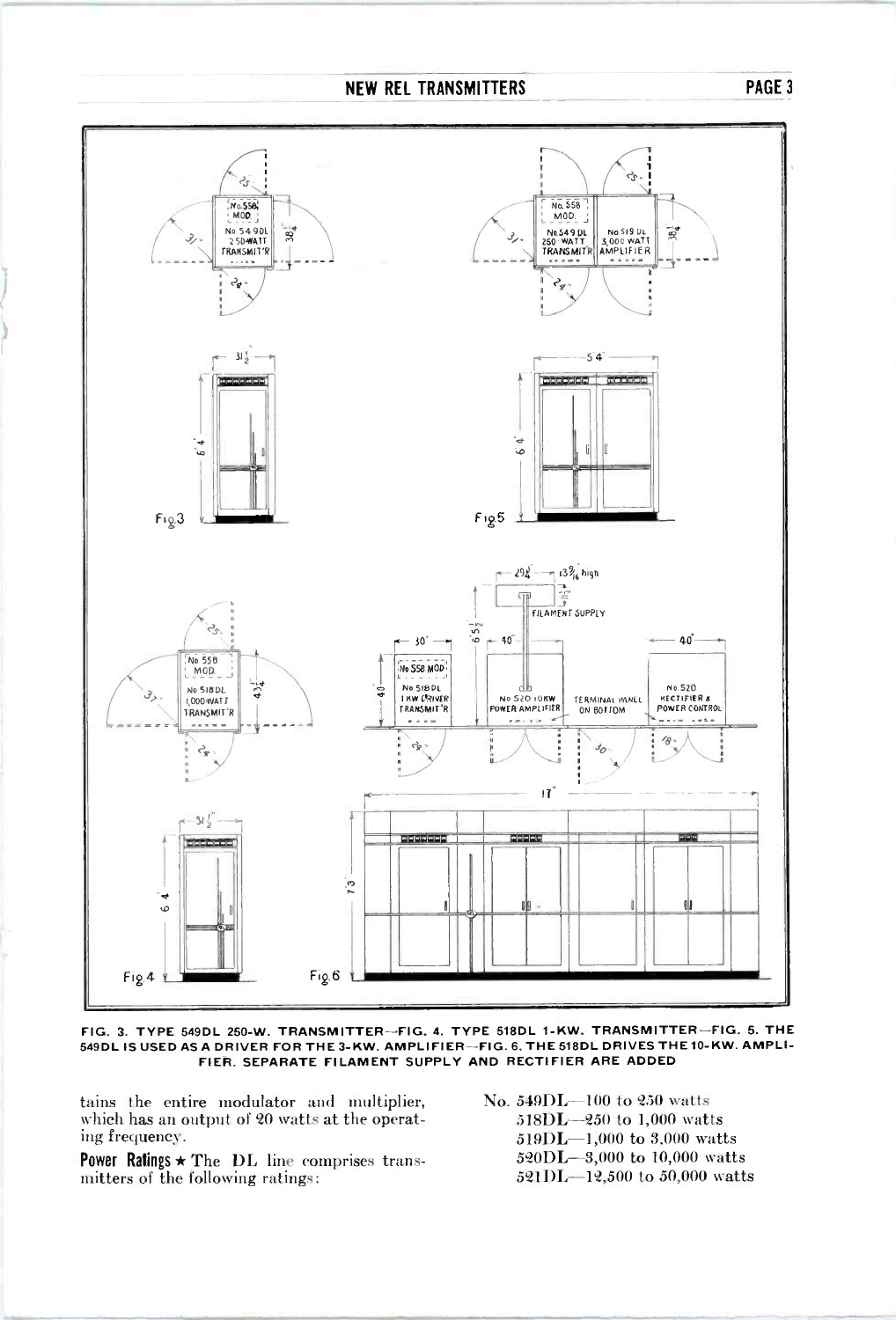#### PAGE 4 NEW REL TRANSMITTERS



#### FIG. 7. PLAN OF THE BASEMENT OF W55M'S FM TRANSMITTER BUILDING. THIS SHOWS THE AR-RANGEMENT OF THE COOLING EQUIPMENT, REQUIRED BECAUSE OF THE HEAT GENERATED BY THE HIGH -POWER TRANSMITTING TUBES. BOILER ROOM IS MARKED 10 ON THE PLAN

The 250-w. transmitter can be used as a driver for the 3 -kw. amplifier, and this, in turn, is planned to drive the 50 -kw. amplifier. In the same manner, the 1 -kw. transmitter is intended for use as a driver for the 10-kw. amplifier.

transmitters are:

**Operating Frequency \*** Available to operate on **any predetermined** frequency from 40 to 50 **and a** zero level, 500 ohms, 6 milliwatts. when the order is placed.

**Frequency** Stability  $\star$  These transmitters are guaranteed to maintain their frequency within less than 200 cycles of the assigned frequency. The frequency is directly controlled by a single crystal employing a multiplication of only 72 times from the crystal to the operating frequency.

**Fidelity**  $\star$  The overall response is within plus or minus 1 db from 30 to 15,000 cycles.

**Distortion**  $\star$  The measured r.m.s. harmonic dis-

tortion is less than  $1\%$  for all signal frequencies between 50 and 15,000 cycles at  $\pm$  75 kc. swing.

applier.<br>The general overall characteristics of these soith 150 kg, movinum anima and included Noise Level  $\star$  The signal-to-noise ratio is 70 db, measured at the output of a monitor rewith 150 kc. maximum swing, and includes hum.

**Input**  $\star$  The audio input to the transmitters is

**Finish**  $\star$  All metal cabinets are finished in twotone grey, with chrome trim.

250-Watt FM Transmitter  $\star$  An outline drawing, to show overall dimensions, is given in Fig. 3. This is the complete unit, including the built-in ventilating system and air filters. The 558 modulator is mounted at the rear. The output of the modulator drives the final amplifier, a pair of IIK-257 tubes. A step type of regulator controls the plate voltage to the final amplifier, by means of which the power output can be adjusted from 100 to 250 w.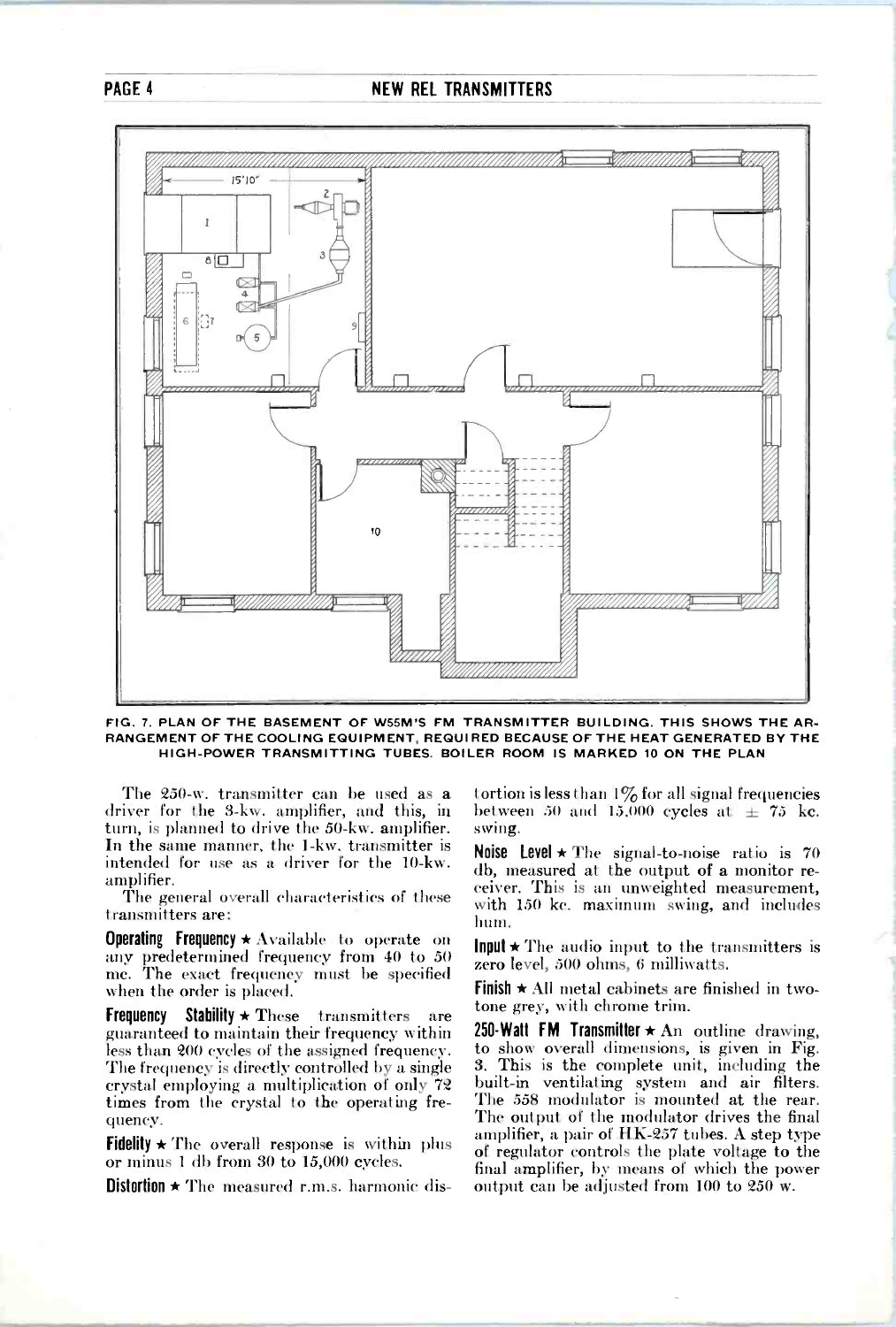

FIG. 8. GROUND FLOOR PLAN OF TRANSMITTER BUILDING AT W55M, ACCOMMODATING RADIO EQUIPMENT AS WELL AS PROVIDING QUARTERS FOR OPERATING CREW. POWER CONTROLS ARE MOUNTED ON REAR OUT-DOOR PLATFORM. TRANSMITTER UNITS ARE GROUPED AROUND CONTROL DESK F. AMPLE SPACE IS ALLOWED FOR WORKSHOP R, AND SPEECH EQUIPMENT ROOM S

Primary power requirements are 205 to 230 volts, 60 cycles, single-phase at 1,200 w. for maximum output.

The output connection from the transmitter is designed to operate into a single  $\frac{7}{8}$ -in. concentric line at 72 ohms.

1.000 Watt FM Transmitter  $\star$  This is also a completely self-contained unit, including the ventilating system and air filters, of dimensions given in Fig. 4. It is the same in width as the 250-w. unit, but slightly deeper. The 558 modulator, mounted at the rear, drives a pair of HK257 tubes as an intermediate amplifier. These, in turn, drive the final amplifier, with two Eimac 304TL tubes. Power output can be adjusted from 250 to 1,000 w. by means of a

step type regulator controlling the voltage to the final amplifier.

Primary power requirements are 205 to 230 volts, 60 cycles, single phase at 3,200 w. for maximum output.

The output connection from the transmitter is designed to operate into a single  $\frac{7}{8}$ -in. concentric line at 72 ohms.

**3,000-Watt FM Transmitter**  $\star$  **This equipment is** contained in two cabinets with a common front panel, as shown in Fig. 5. Interconnections are made above the floor, thus eliminating any need for wiring under the floor.

At the left is the 250-w. transmitter, No. 549DL, with the 3-kw. final amplifier at the right. The final amplifier employs two Eimac

PAGE 5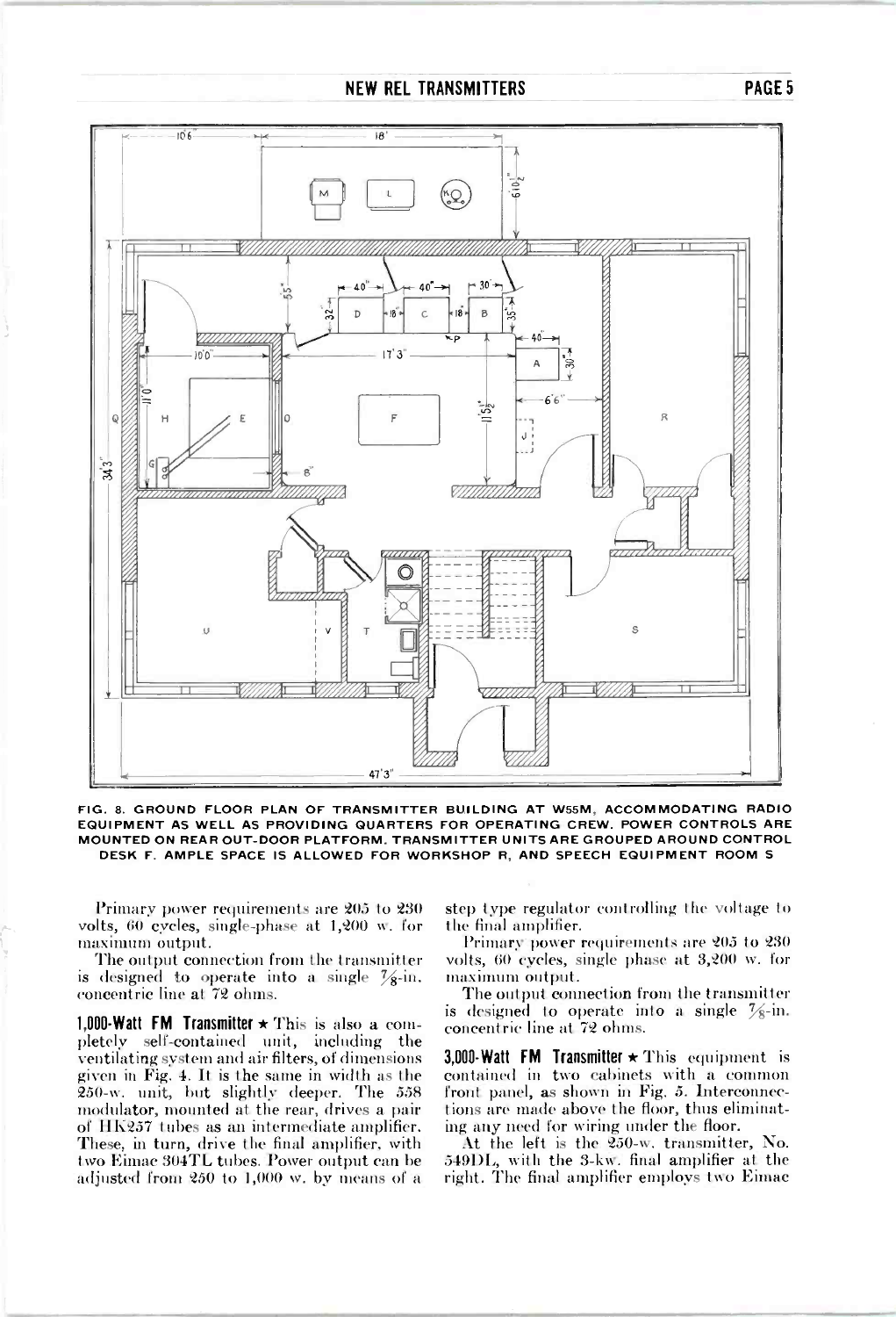

FIG. 13. FM CONTROL CONSOLE LOCALIZES ALL THE TRANSMITTER CONTROLS AND MONITORING EQUIPMENT FOR CHECKING AUDIO, MODULATION, AND FREQUENCY

type 1500T tubes which use lines in the plate circuit. Output is adjustable from 1 to 3 kw. by means of a step type regulator which con- trols the plate voltage to the final amplifier. Primary power requirements are 205 to <sup>230</sup>

volts, 60 cycles, 3-phase at 7.5 kw. for maxi-<br>mum output.<br>Output connections from the transmitter are

designed to operate into two  $\frac{7}{8}$ -in. concentric lines at 72 ohms.

10,000 - Watt FM Transmitter No. 520DL  $\star$  Three units, mounted with a common front panel, comprise the 10-kw. transmitter, as shown in Fig.

6. When the transmitter room is planned, it should be arranged so that the ceiling will be furred down to the top of the transmitter panel. Similarly, the side walls should be built out to meet this panel.

The three units comprise the 518DL 1-kw. transmitter with the 558 modulator, a 10 -kw. power amplifier, and the rectifier and power control. In addition, there is a filament supply unit, located directly behind the power amplifier. Fig. I4 shows the 10 kw. amplifier.

Forced air cooling is provided for the two 889R's in the power amplifier. The intake to



FIG. 9. THIS ARRANGEMENT AT PAXTON, MASS. IS SIMILAR TO W55M LAYOUT, SHOWN IN FIG. 7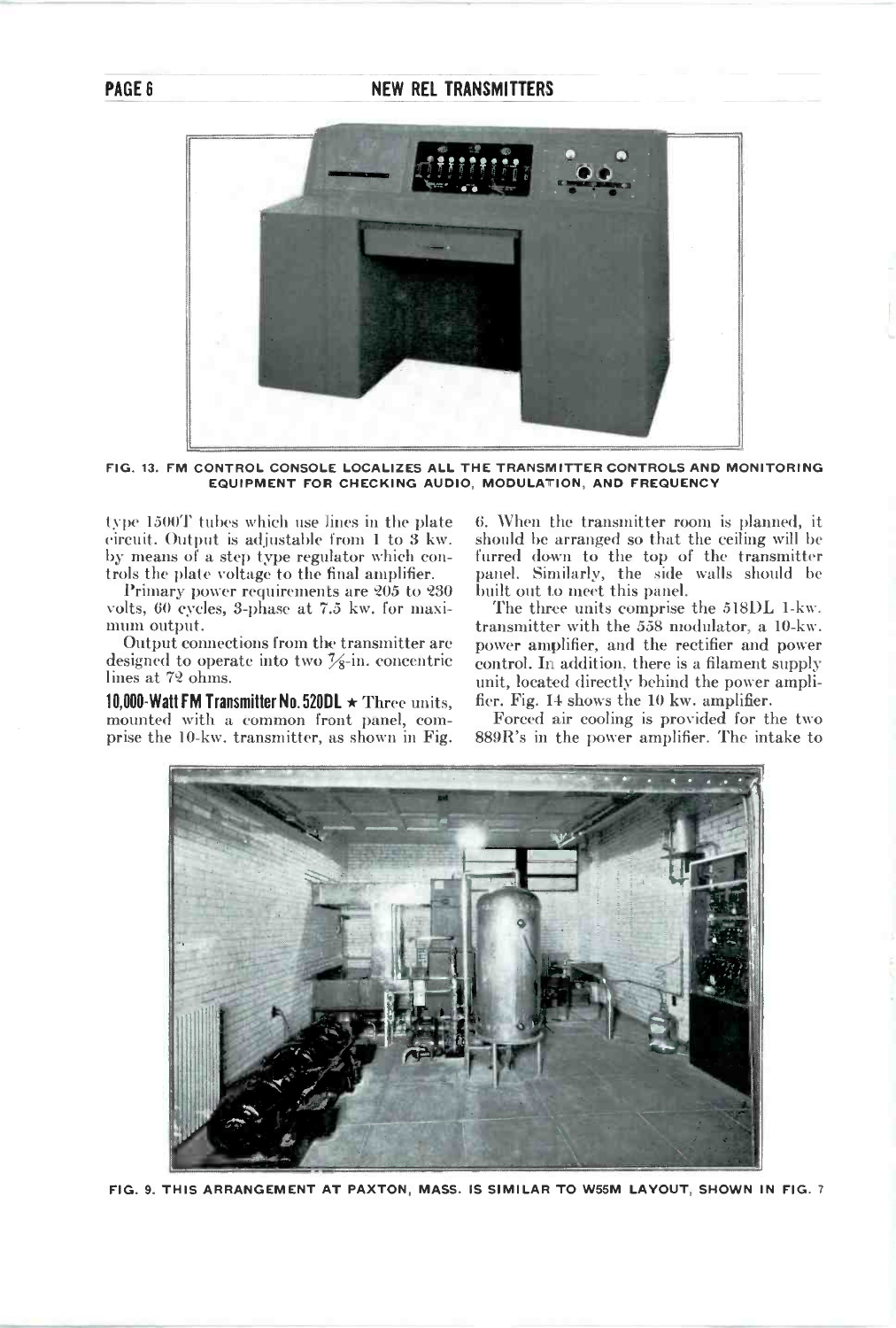#### NEW REL TRANSMITTERS PAGE 7



FIG. 10. THE 15,000 -VOLT RECTIFIER, SUPPLYING THE 50 -KW. AMPLIFIER. THIS UNIT IS MARKED C IN THE FLOOR PLAN, FIG. <sup>8</sup>

this cooling system should be connected by a tenna. Thus, the driver duct either to the outside of the building or to emergency transmitter.<br>an existing air-conditioning system. In either By means of a step case, the ambient temperature at the air intake must not exceed 45° C. at any time. Since considerable heat is dissipated in cooling these tubes, a means for exhausting the air in the transmitter room must be provided.

This involves installing an exhaust ventilator — maximum output.<br>
uable of moving approximately 2,000 cubic — — The output connections from the transmitter capable of moving approximately 2,000 cubic feet per minute.

The 889R tubes are mounted on the top of centric lines at 72 ohms. the tubular plate lines, through which air is forced for cooling purposes. These tubular plate lines also serve as the plate tank circuit.<br>This transmitter is so designed that, in case

of failure in the power amplifier, the 1-kw. driver can be connected directly to the antenna. Thus, the driver alone can be used as an

By means of a step type voltage regulator, controlling the plate voltage of the final amplifier, the power output can be varied from 3 to 10 kw.

The primary power requirements are 205 to 230 volts, 60 cycles, 3 -phase, at 24 kw. for maximum output.

are designed to operate into two  $1\frac{5}{8}$ -in. con-

50,000 Watt FM Transmitter No. 521 DL  $\star$  The 50-kw. transmitter is comprised of several separate units. If a new transmitter building is being constructed, these units can be used as the nucleus around which to plan the structure.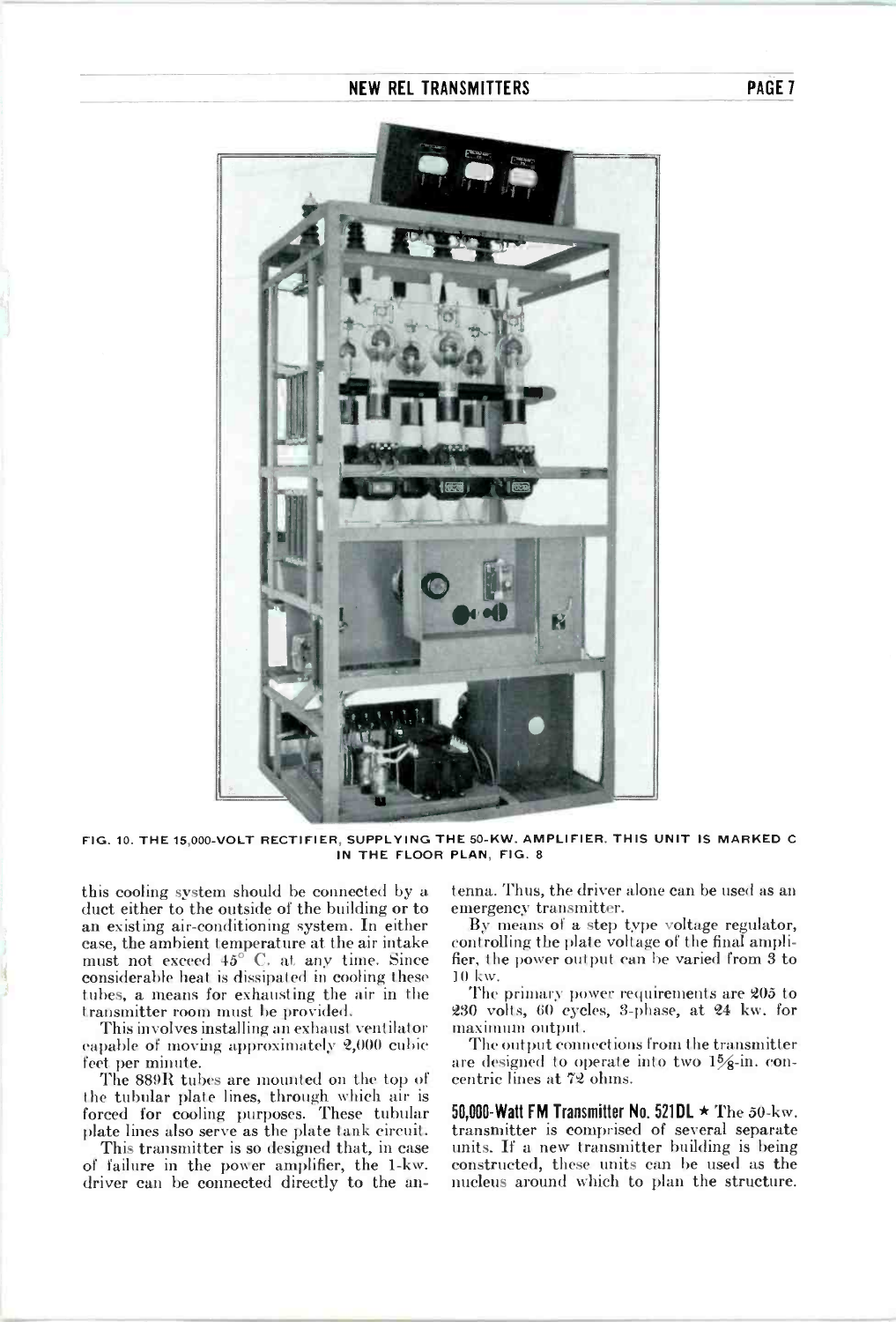#### PAGE 8 NEW REL TRANSMITTERS



FIG. 11. POWER CONTROL AND RELAY RACK FOR THE 50 -KW. FM TRANSMITTER. THIS UNIT IS MARKED D IN THE FLOOR PLAN, FIG. 8

On the other hand, this unit design has great advantages when the equipment must be fitted into an existing structure.

A typical installation is the Yankee Network station at Paxton. This was the first 50-kw. FM transmitter ever built.

Another mountain -top installation is The Milwaukee Journal's station W55M, at Richfield, Wis.3 Floor plans of this station are shown in Figs. 7 and 8.

In the basement of this structure, besides the heating plant and other appurtenances required for the maintenance of the building, there is housed the rotating machinery re- quired for the operation of the transmitter. By

referring to Figs.  $7$  and 9, it will be noted that this apparatus is located in a room 16 ft., 2 ins. by 15 ft., 10 ins. It includes the following items:

- 1-Evaporative cooler, provided with fresh air intake and discharge ducts connected to the outside.
- -Pressure blower necessary for the cooling of the 50 -kw. tube seals.
- 3-Air cooler installed in the power blower discharge line. This utilizes circulating cold water for reducing the temperature of the air supplied to the seals of the tubes.
- 4-Water circulating pumps. Two are provided, one of which is a spare.
- <sup>5</sup>-100 -gallon copper water storage tank.
- 6-Motor generator used to supply DC to the

<sup>3</sup> FM Featured in \$500,000 Plant, FM Magazine, February, 1941; and photographs of construction, page 37, FM  $\delta$ Magazine, April, 1941.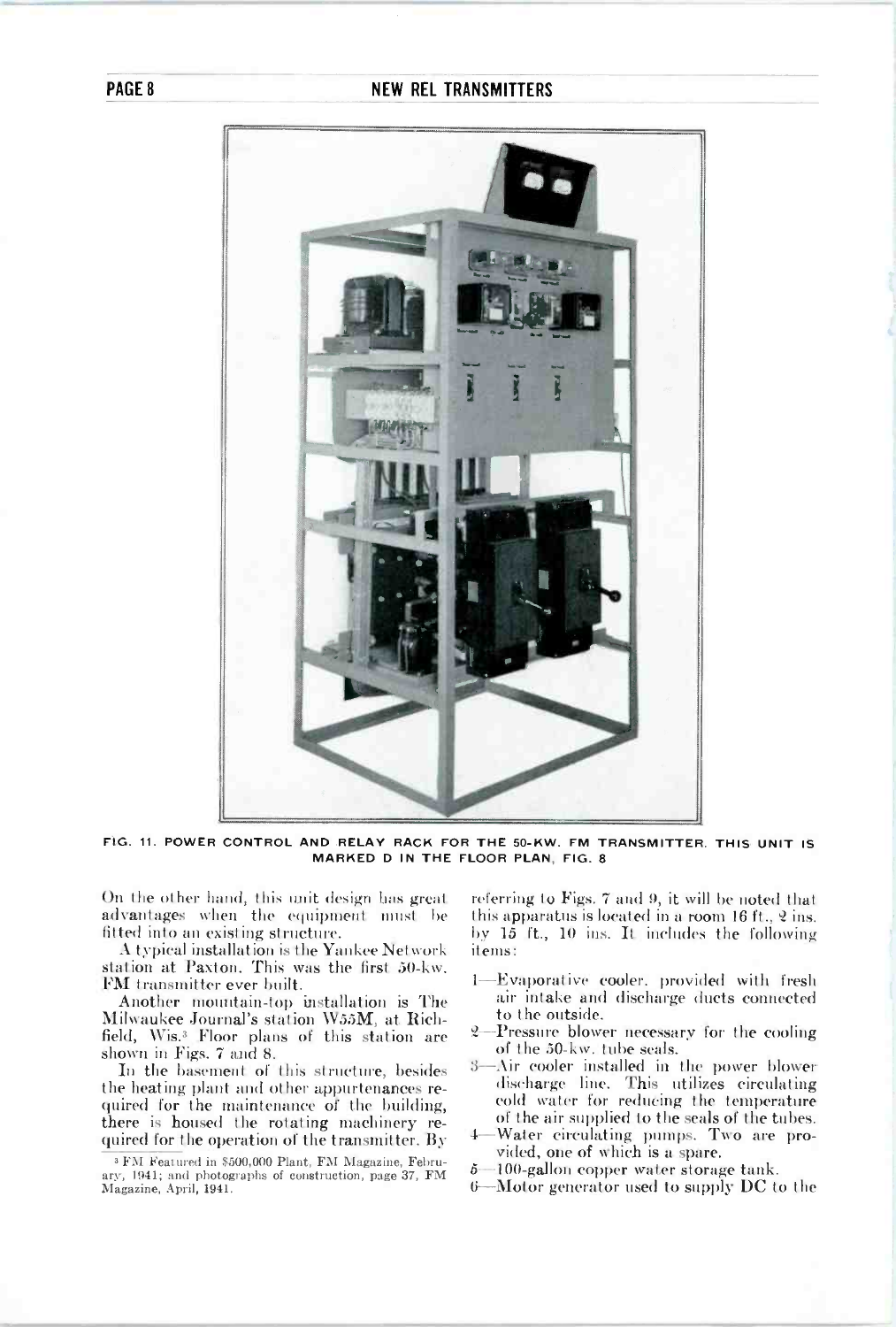#### NEW REL TRANSMITTERS PAGE 9



FIG. 12. THE 50 -KW AMPLIFIER. SIX SHAFTS AT THE FRONT EXTEND THROUGH THE WALL OF THE AMPLIFIER ROOM H. SHOWN IN THE FLOOR PLAN FIG. 8

filaments of the two 899A power amplifier tubes.

- 7-Motor generator wiring connection box.
- 8-Spray pump used in connection with the evaporative cooler.
- 9-Sub-control panel which houses the various motor starters and other associated equipment required for operating this rotating machinery.

The first floor includes space for the various<br>activities of the operating personnel:

- 
- R—Workshop.<br>S—Shielded speech equipment room.<br>T—Wash room.<br>U—Operators' quarters.<br>V—Kitchenette.
- 
- 
- 

Units of the transmitter are arranged as follows:

- A-250-w. basic transmitter, No. 549DL.
- <sup>B</sup>-3 -kw. intermediate amplifier, No. 519DL.
- C-15,000-volt rectifier, shown in Fig. 10.
- D-Power control rack, containing circuit-<br>breakers, relays, and overload protective devices, Fig. 11.
- F-Centralized operator's desk, from which position full control of the entire transmitter is obtained. The audio, frequency, and modulation monitors are incorporated in this desk. This is shown in Fig. 13.
- E-50-kw. power amplifier stage, Fig. 12.
- G-Filament cabinet.
- H-Copper-shielded room for the 50 -kw.
- J-Proposed location for a spare modulator or 250-w. basic driver.
- O-Double glass window providing a full view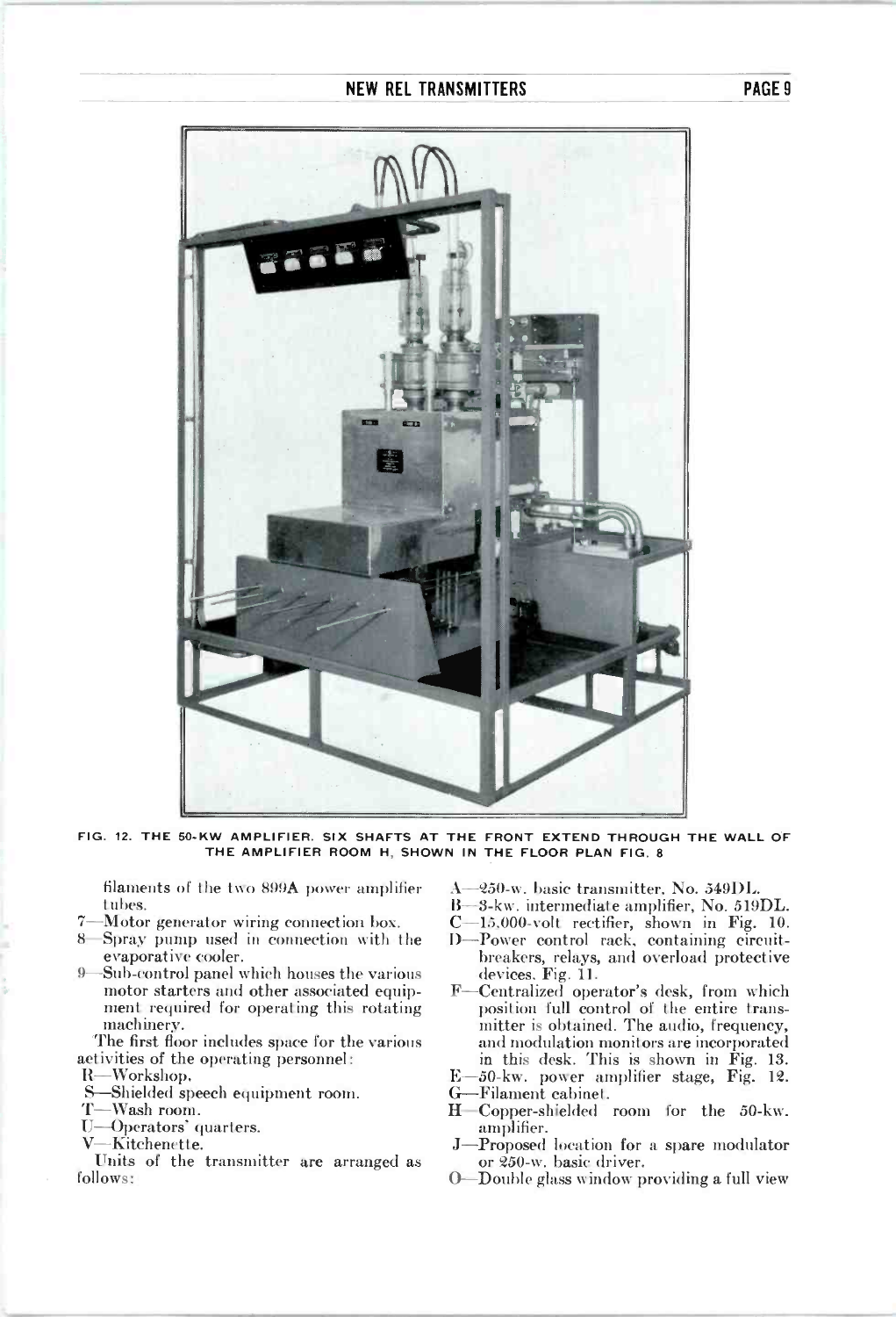#### PAGE 10 NEW REL TRANSMITTERS



FIG. 14. THE 10-KW. AMPLIFIER WITH THE SIDE PLATES REMOVED. THE 1-KW. DRIVER CAN BE SEEN BEHIND THE AMPLIFIER ASSEMBLY. DIMENSIONS ARE GIVEN IN FIG. 6

of the power amplifier. Fig. 12 shows 6 shafts which project through the wall at O. These are centralized controls for  $M$ —Motor-driven voltage regulator.<br>adjusting all the variable tuning circuits. The high-voltage leads from K and L are adjusting all the variable tuning circuits.

 $Q$ —Two  $3\frac{1}{8}$ -in. concentric transmission lines enter room H at Q. They feed the output of the final stage to the phasing and matching unit at the base of the antenna tower.

A sheet metal enclosure forms three walls of the room where the operator's desk is located, and serves as a front panel for the transmitter units. This enclosure, 7 ft., 3 ins. high, is finished in two-tone grey and chromium.

At the rear of the building is the out-door equipment, mounted on a concrete slab, and surrounded by a chain-link fence. It includes: K-Filter reactor.

L-High-voltage plate transformer.

M-Motor-driven voltage regulator.

earried through the wall of the building in high-voltage insulators, to the rectifier unit C. The low -voltage lines from L and M run under ground to the power control rack D.

By means of the motor -driven regulator, the plate voltage on the final amplifier can be adjusted to vary the power output from 12.5 to 50 kw.

Under actual test, a similar installation, at Paxton, Mass., an output of 57 kw. was attained with two Westinghouse 899A tubes in the final stage.

In case of failure in the final output stage. the antenna can be connected directly to the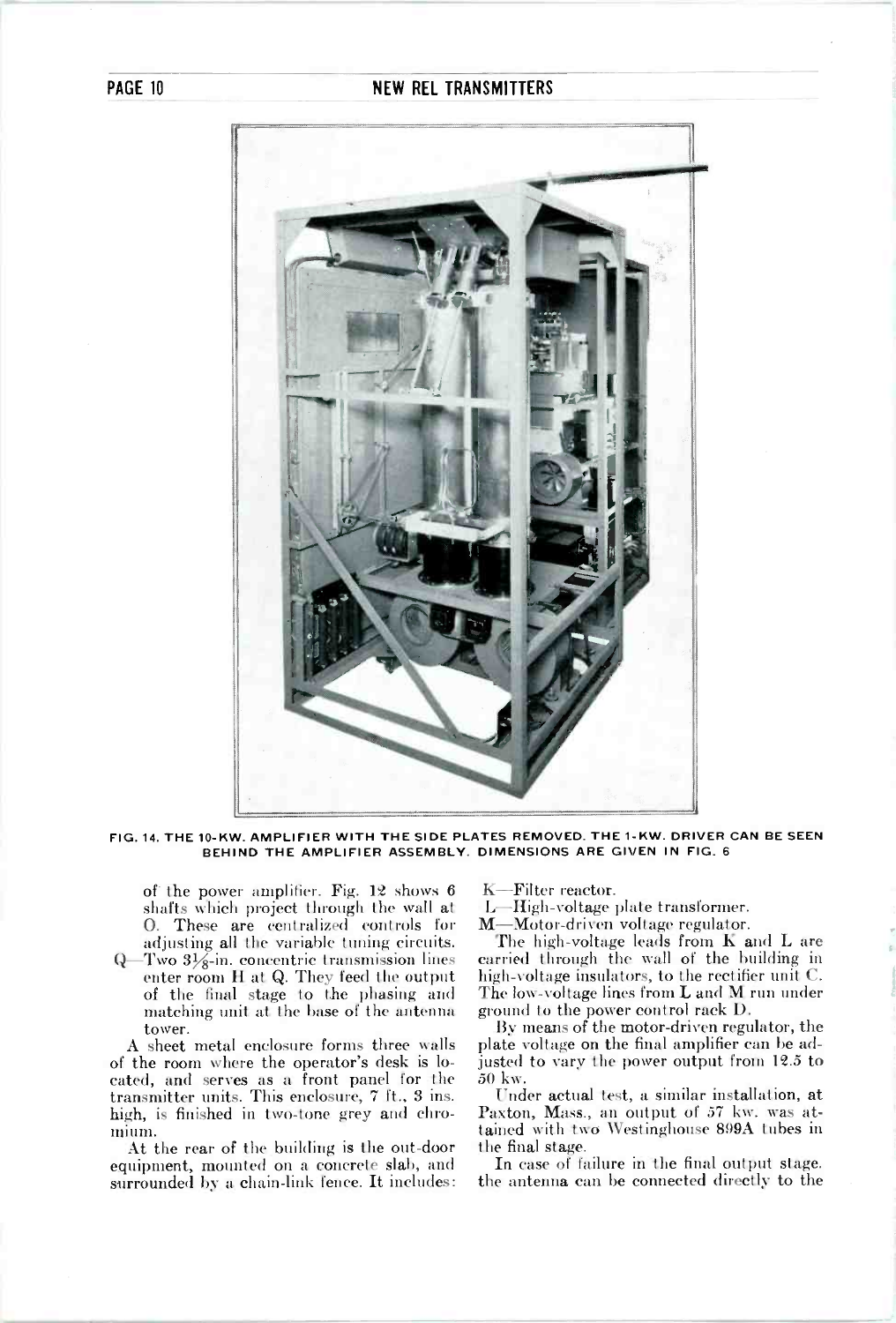3 -kw. driver, making it available as a spare, in the case of emergency.

50-Kw. Transmitter at W45D  $\star$  The 50-kw. REL installation for The Detroit Evening News, station W45D, is located on two floors of a typical skyscraper building. The units of the transmitter are the same as those described above, however, except that their relative positions have been changed to meet the space<br>undertaken to furnish complete turnstile anrequirements.

This gives further emphasis to the advantages of designing transmitting equipment of this power in several independent units, so as to facilitate erection. Many installations are planned for the upper floors of tall buildings where adequate space is not available on one floor. Furthermore, in many cases, elevators capable of carrying large units are not available.

**FM** Antennas  $\star$  Practical radiating systems for use on these frequencies and capable of carrying 50 -kw. of power have not been commercially available to the purchaser of a 50 -kw, transmitter. REL, therefore, has tennas for FM broadcasting stations such as the two -bay antennas at station W55M, Milwaukee and station W45D, Detroit. These employ the proven and successful design developed by Paul A. deMars and in use at the Yankee Network station, Paxton, Mass.

reprinted from: FM MAGAZINE "The Complete and Authoritative Source of Information on Frequency Modulation"

> Published at Newton, Mass:, U.S.A. Annual subscription, 12 issues, \$3.00